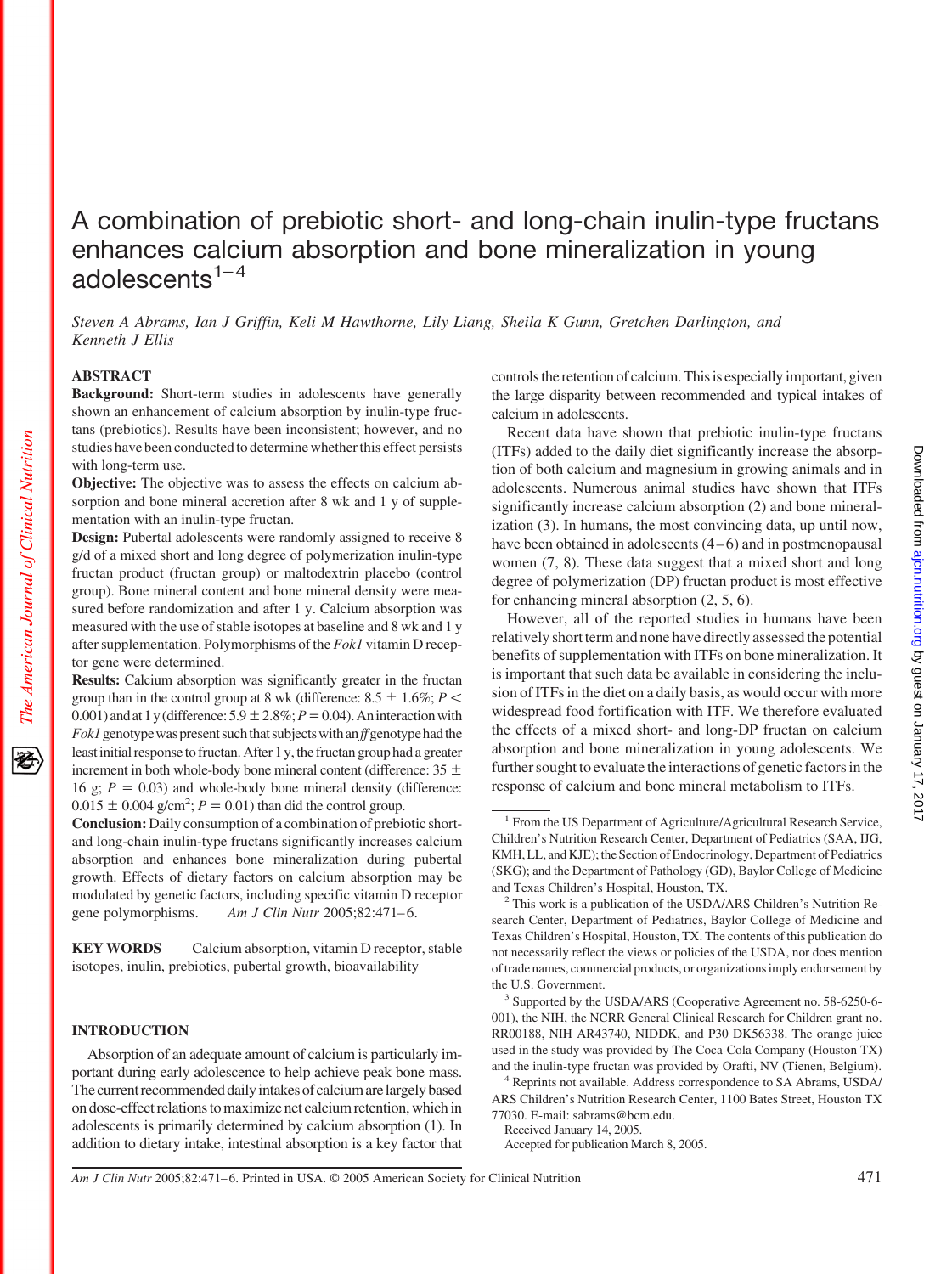## **SUBJECTS AND METHODS**

## **Subjects**

Through public advertising, we identified 50 girls and 50 boys for this study. All subjects were between 9.0 and 13.0 y of age and had a body mass index between the 5th and 95th percentiles for age and sex. The subjects were selected to approximately match the ethnic distribution of the greater Houston area. All subjects received a screening physical examination, which included Tanner staging. To be enrolled in the study, the subjects had to be healthy and have a Tanner stage of 2 or 3 (breast stage for girls and pubic hair stage for boys). Girls had to be premenarcheal. Subjects with any chronic illnesses requiring them to take medications regularly were ineligible for the study.

Written informed consent was obtained from a parent or legal guardian for each subject; written assent was obtained from all of the study subjects. The Institutional Review Board of Baylor College of Medicine and Affiliated Hospitals approved this protocol.

## **Initial study visit**

The American Journal of Clinical Nutrition

Within 8 wk of the screening visit described above, the subjects were admitted for 24 h to the General Clinical Research Center of Texas Children's Hospital in Houston, TX. During this stay, calcium absorption and bone mineralization were measured as described below. Blood was collected for DNA analysis of vitamin D receptor polymorphisms.

At the end of the baseline study, the subjects were randomly assigned in a double-blinded fashion and stratified by sex to 1 of 2 carbohydrate supplement groups: fructan group (8 g/d oligosaccharides of an inulin-type fructan, Raftilose Synergy1; Orafti NV, Tienen, Belgium) or control group (maltodextrin placebo). The ITF was a cospray dried 1:1 mixture of oligofructose (average DP:DP<sub>av</sub> = 4) and long-chain inulin (DP<sub>av</sub> = 25). Subjects were instructed to mix the carbohydrate supplement with 180 – 240 mL of calcium-fortified orange juice and to drink it with breakfast daily for 12 mo. Maltodextrin (Glucidex IT38; Roquette Freres, Lestrem, France) was chosen as the placebo control because, contrary to the ITF, it is completely digested in the upper intestinal tract and does not interfere with the metabolic activity of the colonic flora. Its sensory and other characteristics were virtually indistinguishable from those of the ITF; therefore, it served as a better control than did sucrose. To provide some dietary variation, the subjects were also allowed to use milk to mix the carbohydrate supplement. However, they were provided the orange juice free of charge. Dietary recalls and discussions with families showed that all subjects primarily used orange juice on 95% of the study days.

After 8 wk of receiving the carbohydrate supplement to which they had been randomly assigned, the subjects returned for a repeat calcium absorption study. Twelve months after the initial baseline study, the subjects returned for a follow-up visit during which time calcium absorption and bone mineralization were measured.

## **Calcium absorption measurements**

Stable-isotope studies were performed as previously described (9, 10). Most of the subjects received a breakfast that contained approximately one-third of their daily intake of calcium (including the tracer-containing juice). For subjects with

low calcium intakes (<800 mg/d), the total breakfast represented a higher proportion of their total daily calcium intake  $(\leq 50\%)$ , consistent with their usual dietary practices. Subjects with higher usual intakes had other meal components (primarily dairy products) provide up to an additional 350 mg with their meal, depending on their usual intake. Toward the end of breakfast, the subjects were given 20  $\mu$ g<sup>46</sup>Ca, which had been mixed with 240 mL calcium-fortified orange juice. Different breakfast items were used to reflect the usual pattern of calcium intake of the subjects, but the calcium content of the isotope-containing meals was the same in each subject in all 3 studies.

After breakfast,  $^{42}Ca$  (1.2 mg) was infused over 2 min via a heparin-lock catheter. Beginning with breakfast, a complete 24-h urine collection was obtained. Subsequently, subjects collected a second 24-h urine collection at home after discharge from the General Clinical Research Center (6). Calcium absorption was calculated from the relative recovery of the oral and the intravenous tracers during the entire 48-h study period. A 48-h time period was chosen because of evidence that ITFs may increase the absorption of calcium in the large intestine. This would necessitate a longer collection period than the 24-h time period usually used in such studies to fully identify an effect (5, 11, 12). The subjects were required to note any lost urine or failure to collect a urine sample at home.

#### **Dietary methods**

At the screening visit, the study dietitian asked the subjects what foods they usually ate on a normal day to determine food preferences. Inpatient menus for the overnight study visit were based on normal calcium intake (13). All foods and beverages used during the inpatient and outpatient visits were weighed before and after intake to accurately determine intake. The subjects were instructed to keep weighed food records for 6 d during the study: a 2-d period after the first overnight visit, a 2-d period 2 mo later, and a 2-d period after the 1-y visit. The subjects were called at home during the 1-y period to obtain a 24-h dietary recall of the previous day's intake and to ensure that the subject maintained a relatively consistent calcium intake. To reflect the marketplace changes in dietary food contents during the study, dietary intake data were collected with the use of the NUTRITION DATA SYSTEM FOR RESEARCH software (versions 4.03 and 4.05; Nutrition Coordinating Center, University of Minnesota, Minneapolis, MN).

To monitor compliance, subjects were provided with a calendar and instructed to put a sticker on the calendar for every day that they remembered to drink the juice with the supplement. They were instructed to keep all supplement packets after they had mixed them into the orange juice and return them to the research center every 3 mo along with their calendars and any unused supplement packets. The study staff counted compliant days and the number of supplement packets consumed. Subjects were mailed a small gift if they returned their calendars and packets in a timely fashion. If subjects chose to consume the supplement with milk, they were required to indicate this in writing on the calendar.

#### **Analytic methods**

Urine samples were prepared for thermal ionization mass spectrometric analysis as previously described by using an oxalate precipitation technique (9, 10). Samples were analyzed for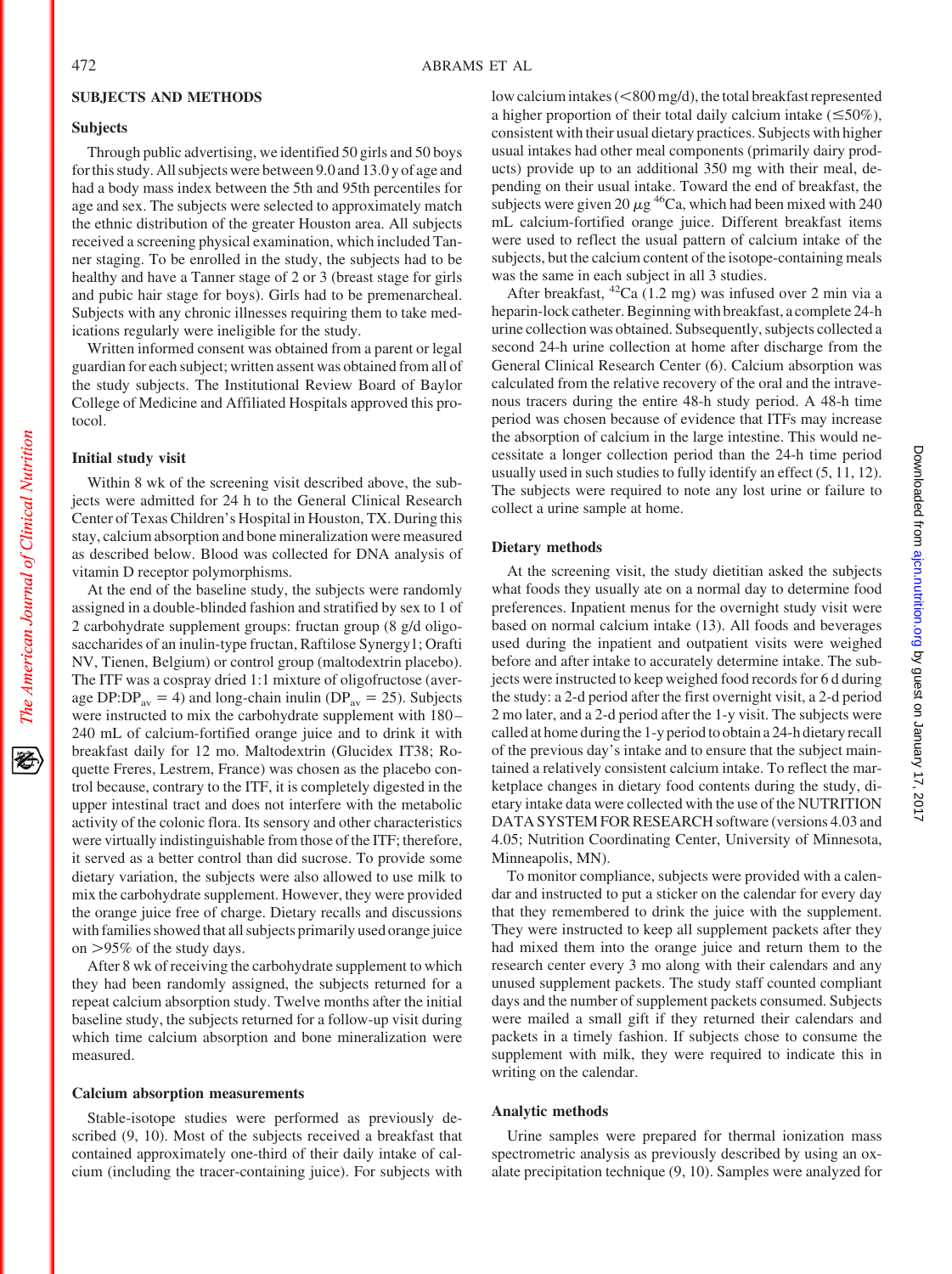isotopic enrichment with a magnetic sector thermal ionization mass spectrometer (model MAT 261; Finnigan Bremen, Germany). The accuracy and precision of this technique for naturalabundance samples compared with standard data are 0.15%.

## **Dual-energy X-ray absorptiometry**

Bone mineralization measurements were performed by using a Hologic QDR-4500A dual-energy X-ray (DXA) absorptiometer (Hologic, Inc, Waltham, MA). The whole body was scanned in the fan-beam mode.Whole-body bone mineral content (BMC) and whole-body areal bone mineral density (BMD) were measured. Whole-body BMD precision was  $\leq 1\%$ , whereas wholebody BMC precision was  $\leq 1.5\%$  (14, 15).

#### **Genetic methods**

Genomic DNA was isolated from 3 mL whole blood collected in EDTA-coated tubes with the use of the Wizard TM Genomic DNA Purification Kit (Promega, Madison, WI). The DNA was analyzed for *Fok1* genetic polymorphisms by the Gene Expression Core of the Texas Coast Digestive Disease Center. The VDR receptor phenotypes (*Fok1*) were analyzed as previously described (16). Primer sequences for *Fok1* were obtained from Mark Johnson, Creighton University School of Medicine, Omaha, NE.

#### **Statistical methods**

Comparisons of carbohydrate supplement and genotype groups for fractional absorption of calcium were made by using analysis of variance and analysis of covariance (ANCOVA) techniques, in which changes over the time course of the study were determined by repeated-measures ANCOVA with subsequent determination of differences at specific measurement time points by ordinary ANCOVA. Covariate adjustments were based on the specific analysis conducted. Sex, ethnicity, and Tanner stage at enrollment were included as covariates in models of calcium absorption. These analyses were implemented by using the general linear models (univariate and repeated-measures options) provided in SPSS 13.0 for WINDOWS (SPSS Inc, Chicago, IL). In addition, the proportion of responders with an increase in calcium absorption of  $\geq 3\%$  after 8 wk of the ITF treatment was determined by using the multiple logistic regression option of this program. All data are presented as means  $\pm$ SEMs.

Sample size was determined on the basis of our earlier study, in which we found a 6% change (SD: 9%) in fractional calcium absorption in girls after adding an ITF to their diet for 3 wk. Therefore, enrollment of 80 subjects had a power  $>0.9$  ( $P <$ 0.05) to identify this difference. We enrolled 100 subjects (50 of each sex) based on a 20% dropout rate by 1 y, whereas ultimately only 8% of the subjects failed to complete all aspects of the study.

We have separately reported the relation between vitamin D receptor polymorphisms, including the *Fok1* gene, and calcium absorption and bone mineralization (17). Because we found a significant *Fok1* genotype–related effect on calcium absorption and bone mineralization, *Fok1* genotype was used as a covariate in evaluating the effects of the carbohydrate supplement on calcium absorption and bone mineralization.

#### **TABLE 1**

Anthropometric characteristics of the children at baseline*<sup>1</sup>*

|                         | Fructan group<br>$(n = 48)$ | Control group<br>$(n = 50)$ | $P^2$ |
|-------------------------|-----------------------------|-----------------------------|-------|
| Age $(y)$               | $11.8 \pm 0.2^3$            | $11.4 \pm 0.2$              | 0.10  |
| Height (cm)             | $148.9 \pm 1.3$             | $148.3 \pm 1.2$             | 0.74  |
| Weight (kg)             | $42.7 \pm 1.3$              | $41.4 \pm 1.4$              | 0.48  |
| Tanner stage 2 $(\%)^4$ | 73                          | 76                          | 0.73  |
|                         |                             |                             |       |

*<sup>1</sup>* Children were randomly assigned to receive 8 g/d of either inulin-type fructan or maltodextrin placebo (control).

<sup>2</sup> ANOVA.<br> $\frac{\partial^2 \overline{x}}{\partial x}$  ± SEM (all such values).

<sup>4</sup> All subjects were either Tanner stage 2 or Tanner stage 3.

#### **RESULTS**

#### **Subject and dietary description**

A total of 100 subjects met the study criteria and were randomly assigned to the fructan or the control group; 98 subjects completed the baseline and 8-wk absorption studies. Both dropouts were from the fructan group, which left 48 subjects in the fructan group and 50 in the control group. One subject dropped out because of a failure to tolerate the ITF (increased stool frequency and diarrhea), and the other subject dropped out because of noncompliance with the study procedures, which was unrelated to the carbohydrate assignment. All other subjects tolerated the study protocol well. Three additional subjects (all in the control group) dropped out between 8 wk and 1 y for personal reasons that were unrelated to the group assignment. At 1 y, 3 additional subjects were unable to complete the absorption studies, but did complete the bone mineral measurements. Thus, the total sample number at 1 y was 95 for the bone mineral measurements and 92 for the calcium absorption measurements.

Anthropometric characteristics of the study subjects are shown in **Table 1**. The mean  $(\pm$  SEM) age of the subjects at the start of the study was  $11.6 \pm 0.1$  y. The fructan group consisted of 24 whites, 5 African Americans, 11 Hispanics, and 8 Asians; the control group consisted of the 28 whites, 9 African Americans, 11 Hispanics, and 2 Asians. Compliance with daily carbohydrate supplementation was not significantly different between groups (84% in the fructan group and 81% in the control group). There was no significant relation between fractional absorption and compliance at any time period.

Total urinary calcium at the 3 time points was compared.Mean ( $\pm$ SEM) urinary calcium was 81  $\pm$  7 mg/d at baseline, 78  $\pm$  5 mg/d at 8 wk, and 87  $\pm$  6 mg/d at 1 y ( $P = 0.10$ , repeatedmeasures analysis of variance). These results suggest no differences in the completeness of the urine samples collected at home and those collected while the subjects were inpatients. There were no differences in urinary calcium between the fructan and control groups at baseline or any time point  $(P > 0.2$  at each time point after correction for ethnicity, sex, and Tanner stage).

Calcium intake was maintained throughout the study at the subject's usual intake, and there were no significant differences in calcium intake between the carbohydrate supplement groups. The mean ( $\pm$ SEM) calcium intake at baseline was 907  $\pm$  33 mg/d, at 8 wk was  $959 \pm 33$  mg/d, and at 1 y was  $906 \pm 29$  mg/d.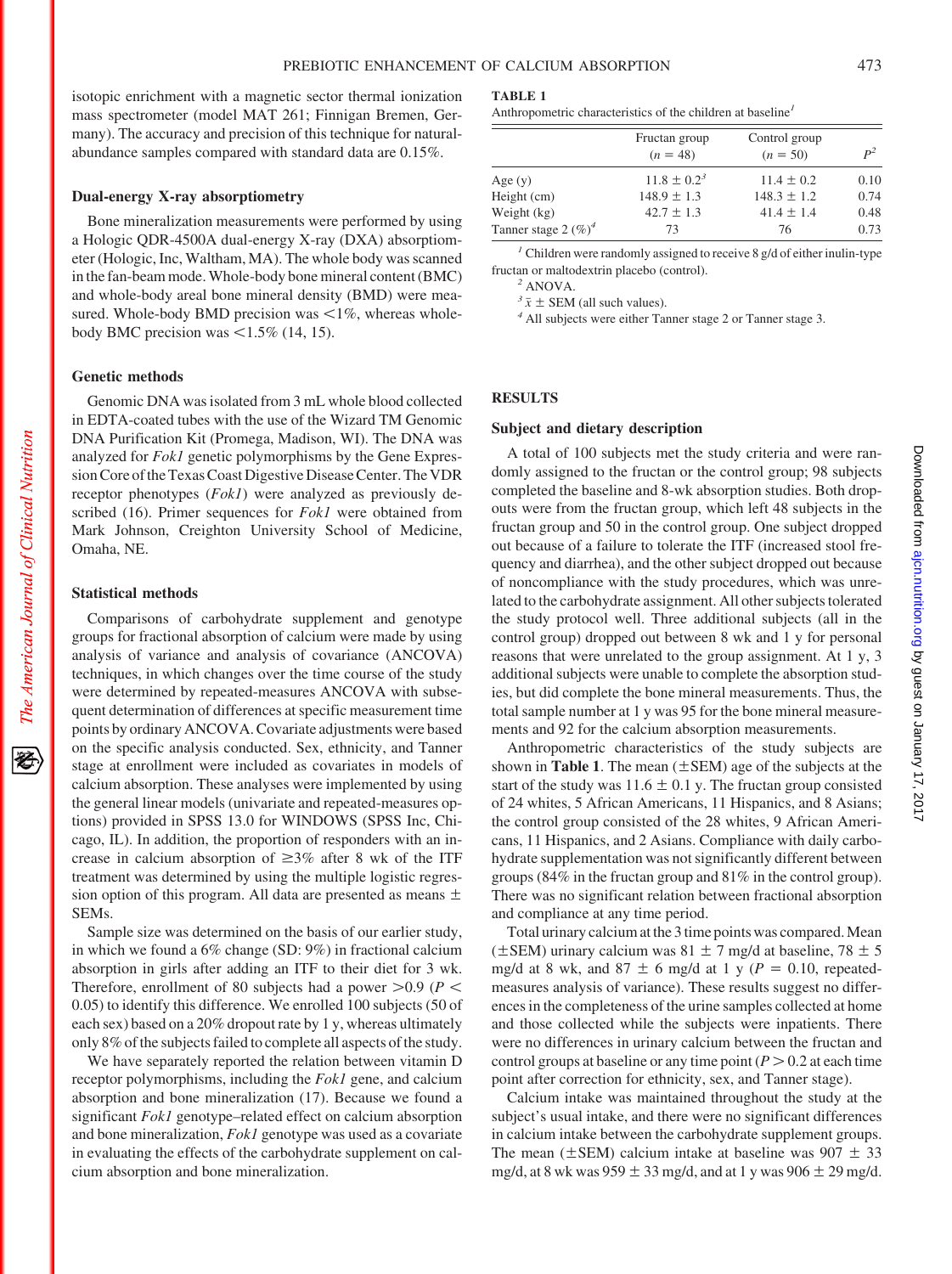**TABLE 2** Calcium absorption in the children at baseline, 8 wk, and  $1 \mathrm{v}^1$ 

| Time of study    | Fructan group                    | Control group       |         |
|------------------|----------------------------------|---------------------|---------|
|                  | $\%$                             | $\%$                |         |
| <b>Baseline</b>  | $29.9 \pm 1.4$ [48] <sup>2</sup> | $29.4 \pm 1.5$ [50] | 0.76    |
| $8 \text{ wk}^3$ | $38.5 \pm 1.2$ [48]              | $30.0 \pm 1.3$ [50] | < 0.001 |
| $1 v^3$          | $37.7 \pm 2.1$ [47]              | $31.7 \pm 2.3$ [45] | 0.04    |

<sup>1</sup> Children were randomly assigned to receive 8 g/d of either insulintype fructan or maltodextrin placebo (control). All values were adjusted for genotype, ethnicity, Tanner stage at enrollment, sex, and calcium intake. Repeated-measures analysis of covariance showed a significant interaction of time of measurement and use of fructan  $(P = 0.04)$ . Subsequent comparisons were made by using ordinary analysis of covariance.

 $2\bar{x} \pm$  SEM; *n* in brackets (all such values). <sup>3</sup> Adjusted for calcium absorption at baseline.

## **Calcium absorption at 8 wk and 1 y**

The effects of the fructan and control groups on the fractional absorption of calcium during the study year were compared by repeated-measures ANCOVA atthe baseline, 8- wk, and 1-ytime points ( $n = 92$ ). After adjustment for ethnicity ( $P = 0.04$ ), sex  $(P = 0.54)$ , *Fok1* genotype  $(P = 0.007)$ , calcium intake at each visit ( $P = 0.03$  at baseline;  $P > 0.1$  at 8 w and 1 y), and Tanner stage at enrollment ( $P = 0.15$ ), the effect of fructan on the fractional absorption of calcium was significant  $(P = 0.02)$ . The interaction of time point of measurement and carbohydrate group was significant  $(P < 0.01)$ .

We further evaluated the results for calcium absorption at 8 wk and 1 y relative to the baseline absorption values by ordinary ANCOVA (**Table 2**). After adjustment for baseline values and other covariates, calcium absorption was significantly greater at 8 wk (difference  $8.5 \pm 1.6\%, P < 0.001$ ) and 1 y (difference 5.9  $\pm$  2.8%,  $P = 0.04$ ) in the fructan group than in the control group.

Inclusion of the 25-hydroxyvitamin D concentration in the model had no effect on the relation between carbohydrate groups and calcium absorption. The 25-hydroxyvitamin D concentration was not significantly related to calcium absorption at 8 wk  $(P = 0.83)$  or at 1 y ( $P = 0.51$ ).

## **Effects of genotype on results at 8 wk and 1 y**

We previously showed a significant effect of *Fok1* genotype on calcium absorption (16, 17). Therefore, we sought to identify whether there was a nutrient-gene interaction by evaluating whether fractional calcium absorption at 8 wk and 1 y was related to an interaction of genotype with carbohydrate supplementation. The three-factor interaction of genotype with carbohydrate supplementation and time point of measurement was significant  $(P = 0.04)$ . Additionally, the interaction of genotype with carbohydrate supplementation was significant at 8 wk ( $P = 0.03$ ) but not at 1 y  $(P = 0.43)$ . We analyzed each genotype group at 8 wk and 1 y for the effects of the carbohydrate supplement, and the results indicate a preferential effect of fructan in the subjects with genotypes associated with higher calcium absorption (*FF*and*Ff*) at 8 wk (**Table 3**).

Additionally, we determined the proportion of individuals who were "responders" to the carbohydrate supplement. In this analysis, we chose an increase of 3% to represent a responder a priori. This evaluation was only done at the 8-wk time period because there was a mean 2.3% increase in calcium absorption in

|--|--|

| Effect of genotype on calcium absorption in children at 8 wk and $1yT$ |  |  |  |
|------------------------------------------------------------------------|--|--|--|
|                                                                        |  |  |  |

| <i>Fokl</i> genotype | Fructan group                    | Control group       |         |
|----------------------|----------------------------------|---------------------|---------|
| 8 wk                 |                                  |                     |         |
| FF                   | $45.6 \pm 1.7$ [12] <sup>2</sup> | $33.2 \pm 1.3$ [22] | < 0.001 |
| Ff                   | $37.3 \pm 1.7$ [26]              | $30.2 \pm 2.0$ [20] | 0.02    |
| ff                   | $31.9 \pm 1.6$ [10]              | $28.5 \pm 1.8$ [8]  | 0.22    |
| 1 y                  |                                  |                     |         |
| FF                   | $44.9 \pm 4.5$ [11]              | $35.8 \pm 3.3$ [20] |         |
| Ff                   | $38.9 \pm 2.5$ [26]              | $30.6 \pm 3.1$ [18] |         |
| ff                   | $31.0 \pm 3.5$ [10]              | $32.1 \pm 4.2$ [7]  |         |

*<sup>1</sup>* Children were randomly assigned to receive 8 g/d of either inulin-type fructan or maltodextrin placebo (control). All values were adjusted for baseline absorption, calcium intake at baseline and 8 wk or 1 y, Tanner stage, sex, and ethnicity. Repeated-measures analysis of covariance showed a significant genotype by carbohydrate treatment by time of measurement interaction  $(P = 0.04)$ . Subsequent pairwise comparisons of genotypes were made by using ordinary analysis of covariance. The interaction of genotype with carbohydrate supplementation was significant at 8 wk ( $P = 0.03$ ) but not at  $1 y (P = 0.43)$ .

 $2\bar{x} \pm \text{SEM}$ ; *n* in brackets (all such values).

the control group compared with baseline at 1 y, which would have made the 3% definition of a responder difficult to interpret. The interaction of carbohydrate supplement group with *Fok1* genotype was significant in determining responders at 8 wk (*P* 0.01) with sex, Tanner stage, and ethnicity as covariates. The percentage of responders by genotype is shown in **Table 4**. Overall, 67% (32/48) of the fructan group and 34% (17/50) of the control group were responders ( $P = 0.004$ ).

#### **Bone mineralization results**

Comparisons of groups for changes during the study year in whole-body BMC and BMD are shown in **Table 5**. After 1 y, fructan resulted in a greater increase in whole-body BMC (35  $\pm$  $16 \text{ g}; P = 0.03$ ) and BMD (0.015  $\pm$  0.004 g/cm<sup>2</sup>;  $\dot{P} = 0.01$ ) than did the control treatment. To calculate the approximate effect of this difference in whole body BMC on daily calcium accretion, we used a factor of 0.322 for the fraction of calcium per mg of  $BMC(14)$ . This leads to a calculation of an average net difference of 30 mg/d in calcium accretion between groups.

## **TABLE 4**

Percentage of children with an increase in calcium absorption of  $\geq$ 3% after 8 wk of treatment*<sup>1</sup>*

| <i>Fokl</i> genotype | Fructan group | Control group |       |
|----------------------|---------------|---------------|-------|
|                      | %             | %             |       |
| FF                   | 92 [12]       | 18 [22]       | 0.002 |
| Ff                   | 62 [26]       | 40 [20]       | 0.07  |
| ff                   | 50 [10]       | 63 [8]        | 0.53  |

 $<sup>1</sup>$  *n* in brackets. Children were randomly assigned to receive 8 g/d of</sup> either inulin-type fructan or maltodextrin placebo (control). All values were adjusted for sex, Tanner stage, and ethnicity. In the initial 2-factor multiple logistic regression, the interaction of genotype by carbohydrate treatment was significant ( $P = 0.01$ ). Subsequent pairwise comparisons of genotypes were made by using a single-factor logistic regression.

The American Journal of Clinical Nutrition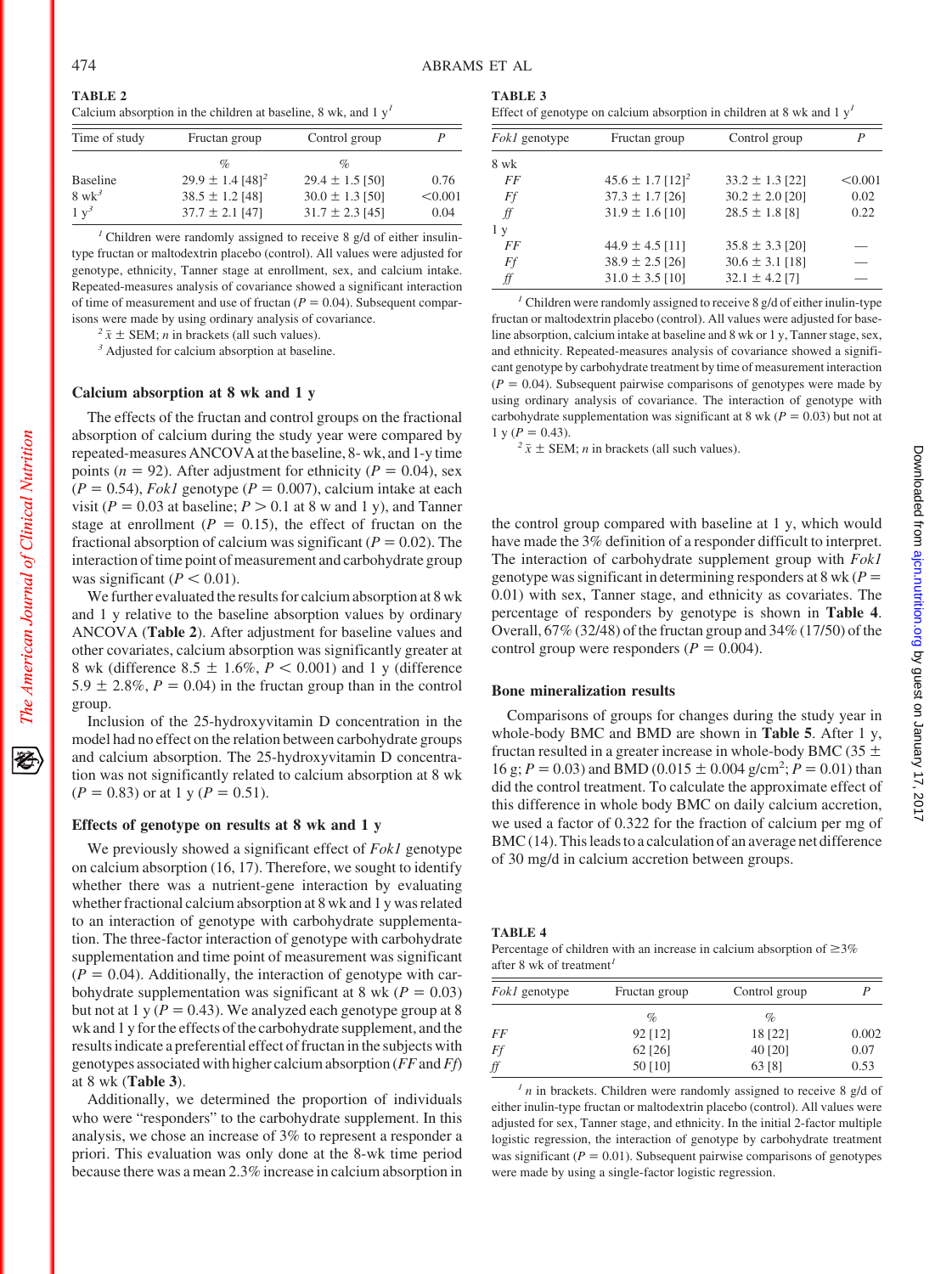by guest on January 17, 2017 [ajcn.nutrition.org](http://ajcn.nutrition.org/) Downloaded from

Downloaded from ajon.nutrition.org by guest on January 17, 2017

**TABLE 5**

Calcium accretion and bone mineral density (BMD) in the children after 1 y of treatment*<sup>1</sup>*

|                                                   |                                    | Fructan group $(n = 47)$          |                                    | Control group ( $n = 48$ )              |  |
|---------------------------------------------------|------------------------------------|-----------------------------------|------------------------------------|-----------------------------------------|--|
|                                                   | Baseline                           | Change after 1 y                  | Baseline                           | Change after 1 y                        |  |
| Whole-body BMC $(g)$<br>Whole-body BMD $(g/cm^2)$ | $1338 \pm 35$<br>$0.888 \pm 0.009$ | $245 \pm 11$<br>$0.047 \pm 0.004$ | $1256 \pm 35$<br>$0.872 \pm 0.009$ | $210 \pm 10^{2}$<br>$0.032 \pm 0.004^3$ |  |

 $<sup>I</sup>$  All values are  $\bar{x} \pm$  SEM and were adjusted for ethnicity, sex, Tanner stage at enrollment, and *Fok1* genotype. Children were randomly assigned to receive</sup> 8 g/d of either inulin-type fructan or maltodextrin placebo (control). BMC, bone mineral content.

<sup>2,3</sup> Significantly different from change after 1 y in the fructan group (analysis of covariance):  ${}^{2}P = 0.03$ ,  ${}^{3}P = 0.01$ .

## **DISCUSSION**

We showed a greater enhancement in calcium absorption and in bone mineralization in young adolescents provided 8 g ITF/d than in those given the same amount of maltodextrin, a placebo control that itself appeared to have had a small effect on calcium absorption in some subjects. Our data further suggest that, at least initially, the magnitude of the benefit was affected by genetic modifiers of calcium absorption, including polymorphisms of the *Fok1* gene.

Although animal studies have uniformly shown enhancement of calcium (and magnesium) absorption by ITF (2, 3), results of investigations in humans have been mixed (12). Recent studies have tended to confirm such an effect in both adolescents  $(4-6)$ and in adults (7, 8, 18), but available data are limited by their short-term nature. Our finding of a benefit of ITF after 1 y of use is relevant because a failure to show a persistent change would suggest no clinical benefit of ITF. Indeed, the types of food in which ITF products are likely to be supplemented are products such as yogurts and juices, which are consumed over a long period of time.

We did not evaluate the relation between calcium intake and the magnitude of the effect of the ITF. We chose to give the ITF with a substantial calcium load at breakfast to reflect the equivalent calcium intake of a whole glass of milk or juice given with a typical breakfast for that subject. Future investigations, therefore, need to evaluate the specific effects of ITF on calcium absorption at very low intakes of calcium (eg,  $\leq 450$  mg/d) because such low intakes were not evaluated in the present study.

The mechanism of action of ITF responsible for the enhancement of calcium absorption remains unclear. It may be related to an increased absorption of calcium in the colon by scavenging unabsorbed calcium (11). ITFs typically are fermented in the proximal and distal colon. This fermentation results in the production of short-chain fatty acids (acetate, propionate, and butyrate) and lactate. These may increase the solubility of minerals, enhancing their absorption. Alternatively, it is possible that a trophic effect occurs throughout the intestines that enhances passive calcium absorption (2, 3, 11). In this regard, our finding of an interaction of ITF and *Fok1* genotype suggests that a vitamin D–mediated enhancement of absorption may also be involved. However, this hypothesis is not supported by our failure to find any significant relation between vitamin D status at the start of the study and calcium absorption at 8 wk or vitamin D status at 1 y and calcium absorption at 1 y.

These genetic interactions indicate how difficult it is to determine the effects of a dietary intervention when it is short term or when the sample size is small, especially a dietary intervention that affects trophic gut function. Our study was larger than previous physiologic studies of ITFs. Although even larger population-based studies would be ideal, they are impractical because of the costs associated with the assessment of endpoints such as calcium absorption and bone mineralization in large populations.

The net benefit associated with ITF supplementation in the present study was the average increase in calcium accretion ( $\approx$ 30 mg Ca/d) to the skeleton, an increase equivalent to  $\approx$ 11 g each year during pubertal growth. Although this increase is considerable, it is much less than the deficit of up to 80 g/y that we recently reported to be associated with extremely low-calcium diets providing an average of 450 mg Ca/d (13). Therefore, the addition of an ITF to the diet, although beneficial for net calcium balance, does not have the same magnitude of effect during puberty as do large changes in dietary calcium intake.

Nevertheless, an increase in calcium absorption and bone calcium deposition of  $15-20\%$  of the nonsupplemented amount may represent a substantial additional health benefit with negligible risks. Additionally, numerous other potential health benefits are associated with an increased intake of ITF (19). Supplementation with 8 g inulin/d appeared safe for virtually all of the study subjects; gastrointestinal symptoms were reported by only one subjects ( $\approx$ 2%), and these symptoms rapidly resolved after the ITF was discontinued.

It is important to consider the potential public health benefits of advocating enhanced calcium absorption fromthe dietthrough the use of more bioavailable calcium sources or, as in the present study, through the use of a nonabsorbable carbohydrate. This issue has been discussed extensively with regard to the relative merits of different sources of calcium in supplements and whether a potential small absorptive benefit of calcium citrate or calcium citrate malate over calcium carbonate is of enough clinical importance to affect the consumers choice of supplement (20, 21). In these cases, a cost-benefit analysis may be useful; however, consumers may choose what they consider to be the optimal supplement on the basis of scientific data, even if that supplement has a higher relative cost per absorbed milligram of calcium.

Itislikelythat ITFs are, and willlikely remain, a premium food and beverage supplement. It is probable that calcium absorption can be increased with a calcium supplement (or increased food and beverage calcium intake) as readily as with an ITF-fortified product. However, these 2 decisions have different benefit and safety profiles. The mineral-absorptive benefit of ITF products is an important component of overall gastrointestinal health, even though this benefit is generally not the primary or sole reason for